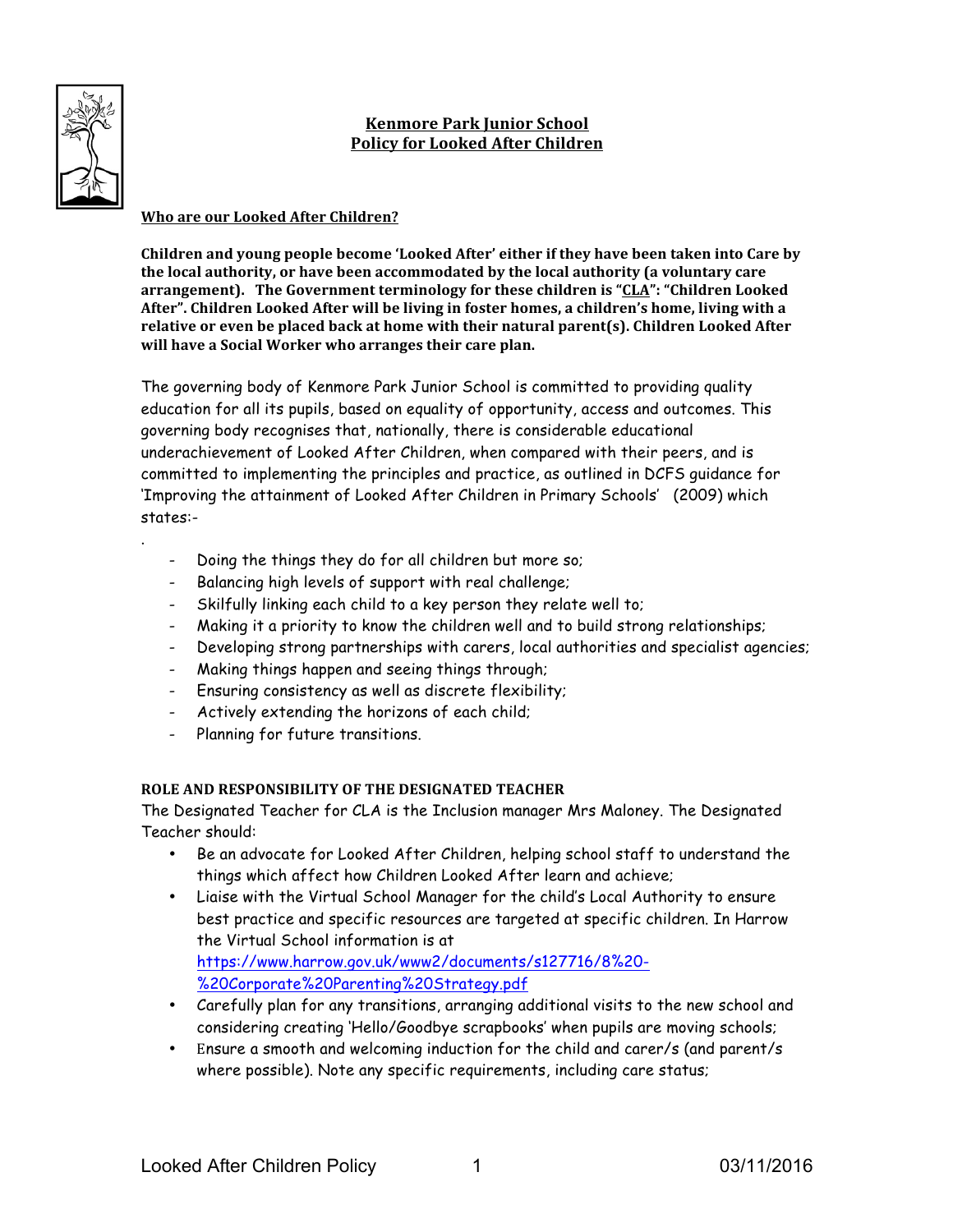- Ensure that a Personal Education Plan is completed (within 20 days of entering care or joining a new school). This should be prepared with the child and the carer/s (and parent/s if possible), in liaison with the social worker and other relevant support workers/agencies. Where appropriate, the PEP should take account of any Individual Educational Plan (IEP), Pastoral Support Plan (PSP), or other relevant plans. The PEP should inform and be reviewed. The child should have a voice in setting learning targets;
- Ensure that each Looked After Child has an identified member of staff that they can talk to;
- Track progress of CLA, ensuring they are on track to achieving their targets, and, if not, work with staff and the pupil to devise the best strategy to secure progress;
- Ensure entry to examinations for all CLA;
- Co-ordinate support for the child in the school, ensuring that a range of intervention strategies are used to address both social and academic needs;
- Encourage Children Looked After to participate in extra-curricular activities and out of hours learning;
- Make sure that Children Looked After are prioritised in one-to-one tuition arrangements and that carers understand the importance of supporting learning at home;
- Liaise with Pastoral Manager to ensure the needs of the child are met and carers have full information about the children in their care.
- Ensure staff and governors receive relevant information and training. Be a source of advice for staff about differentiated teaching strategies appropriate for individual teaching strategies and in making full use of Assessment for Learning;
- Ensure confidentiality for individual children and only share personal information on a need to know basis;
- Develop strong partnerships with carers, local authorities and other specialist agencies, particularly during challenging periods;
- Link with the HISP coordinator to ensure best practise is maintained
- Provide written information to assist planning/review meetings and ensure attendance as far as possible;
- Seek urgent meetings with relevant parties where the child is experiencing difficulties and/or is in danger of being excluded;

## **ROLES AND RESPONSIBILITIES OF THE SENCO**

The SENCo should:

- Ensure regular assessments are carried out on LAC and results available for all PEP/LAC meetings;
- Prioritise LAC for Educational Psychologist visits, if expected progress is not being made.

## **ROLES AND RESPONSIBILITIES OF ALL STAFF**

All staff should:

• Have high aspirations and celebrate the educational and personal achievement of Looked After Children;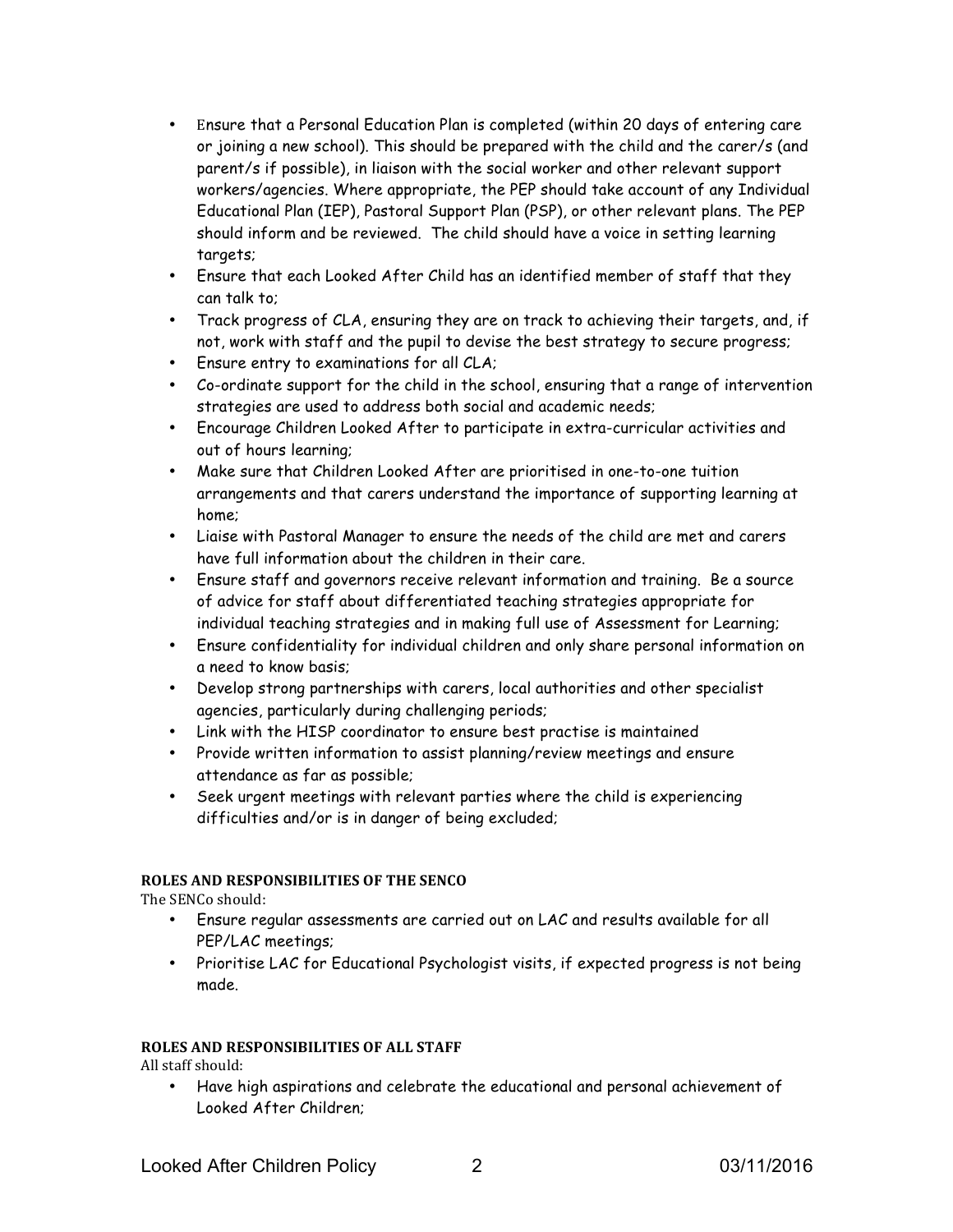- Signal changes in daily routine to pupils, at least a day in advance, informing carers so this can be reinforced at home;
- Be perceptive of situations which could prove difficult for Children Looked After and take time to prepare them on an individual basis;
- Be familiar with the Guidance on Children Looked After and respond appropriately to requests for information to support the completion of PEPs and other documentation needed as part of review meetings;
- Develop strong relationships with carers, particularly during challenging periods;
- Liaise with the Designated Teacher where a Looked After Child is experiencing difficulty;
- Ensure entry to examinations for CLA

#### **ROLE AND RESPONSIBILITY OF THE GOVERNING BODY**

The governing body should:

- Ensure that admission criteria prioritise Looked After Children, according to the Code of Practice on Admissions;
- Ensure all governors are fully aware of the legal requirements and Guidance for Looked After Children;
- Ensure that there is a named Designated Teacher for Children Looked After who undertakes appropriate training;
- Nominate a governor who links with the Designated Teacher, receives at least yearly progress reports, and provides feedback to the governing body. Currently this is R Goel. (For child protection and confidentiality reasons, ensure that information will be collected and reported in ways that preserve the anonymity, and respect the confidentiality of the pupils concerned);
- Consider the report and act on any issues it raises so as to support the Designated Teacher;
- Ensure that the school's other policies and procedures give CLA equal access, or priority to: the National Curriculum and public examinations; additional academic or social/emotional support, where this is needed; and extra-curricular activities;
- Find viable alternatives to fixed-term and permanent exclusion.

#### **ROLE AND RESPONSIBILITY OF THE HEAD TEACHER**

The Head Teacher should:

- Ensure that all staff prioritise the personal, emotional and academic needs of Looked After Children;
- Ensure that all staff understand the things which affect how Children Looked After learn and achieve, and receive appropriate training to ensure that CLA achieve their full potential;
- Find viable alternatives to fixed-term and permanent exclusions.

Dated: October 2015

Person Responsible: SENCo